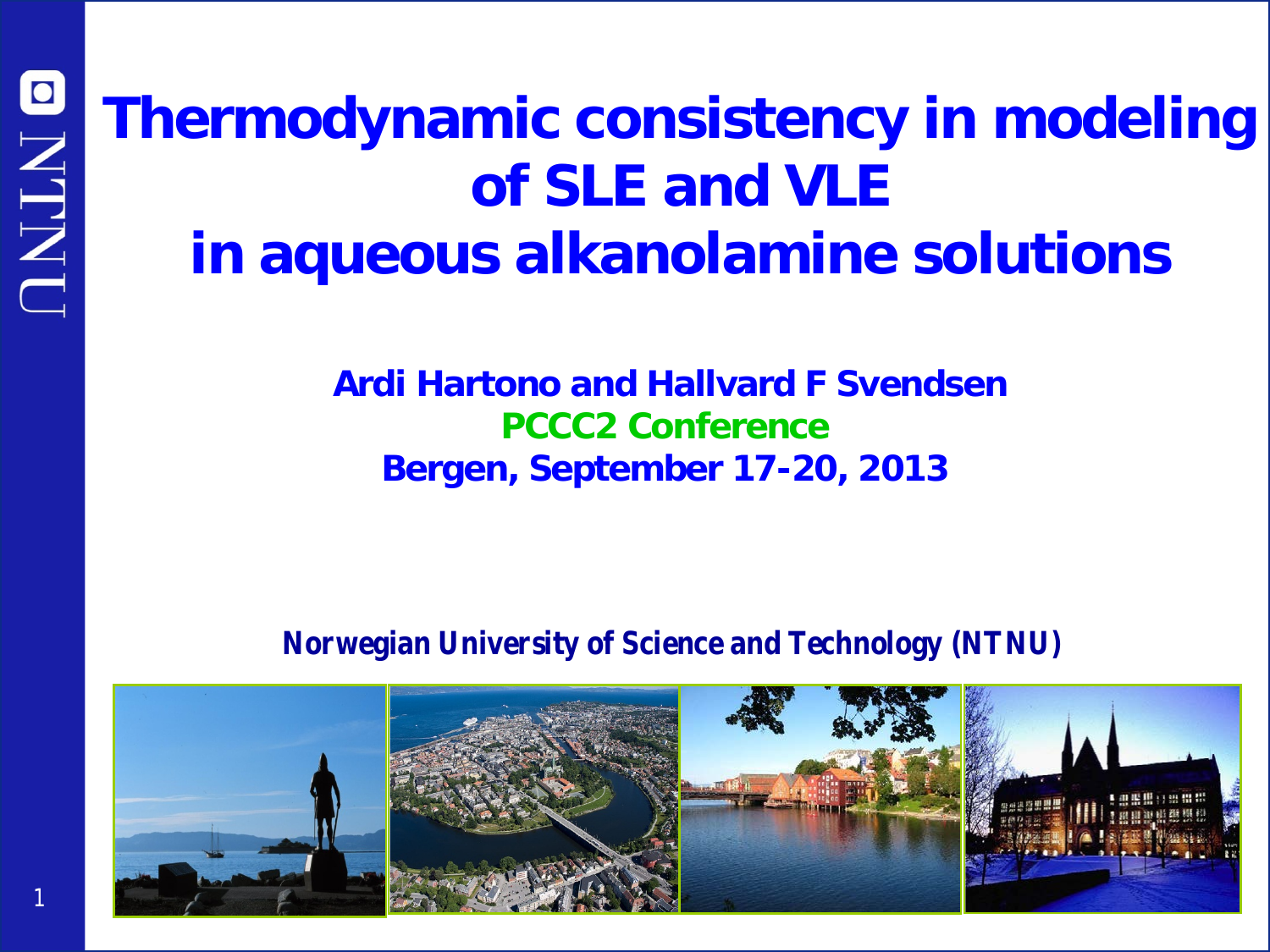# **Outline**

- **Introduction**
- **Theory**
	- **VLE (Vapor-Liquid Equilibrium)**
	- **SLE (Solid-Liquid Equilibrium)**
- **Modeling : NRTL Framework as an example**
- **Results**
	- $\triangleright$  MEA+H<sub>2</sub>O
	- $\triangleright$  DEEA+H<sub>2</sub>O
	- $\triangleright$  AMP+H<sub>2</sub>O
- **Conclusions**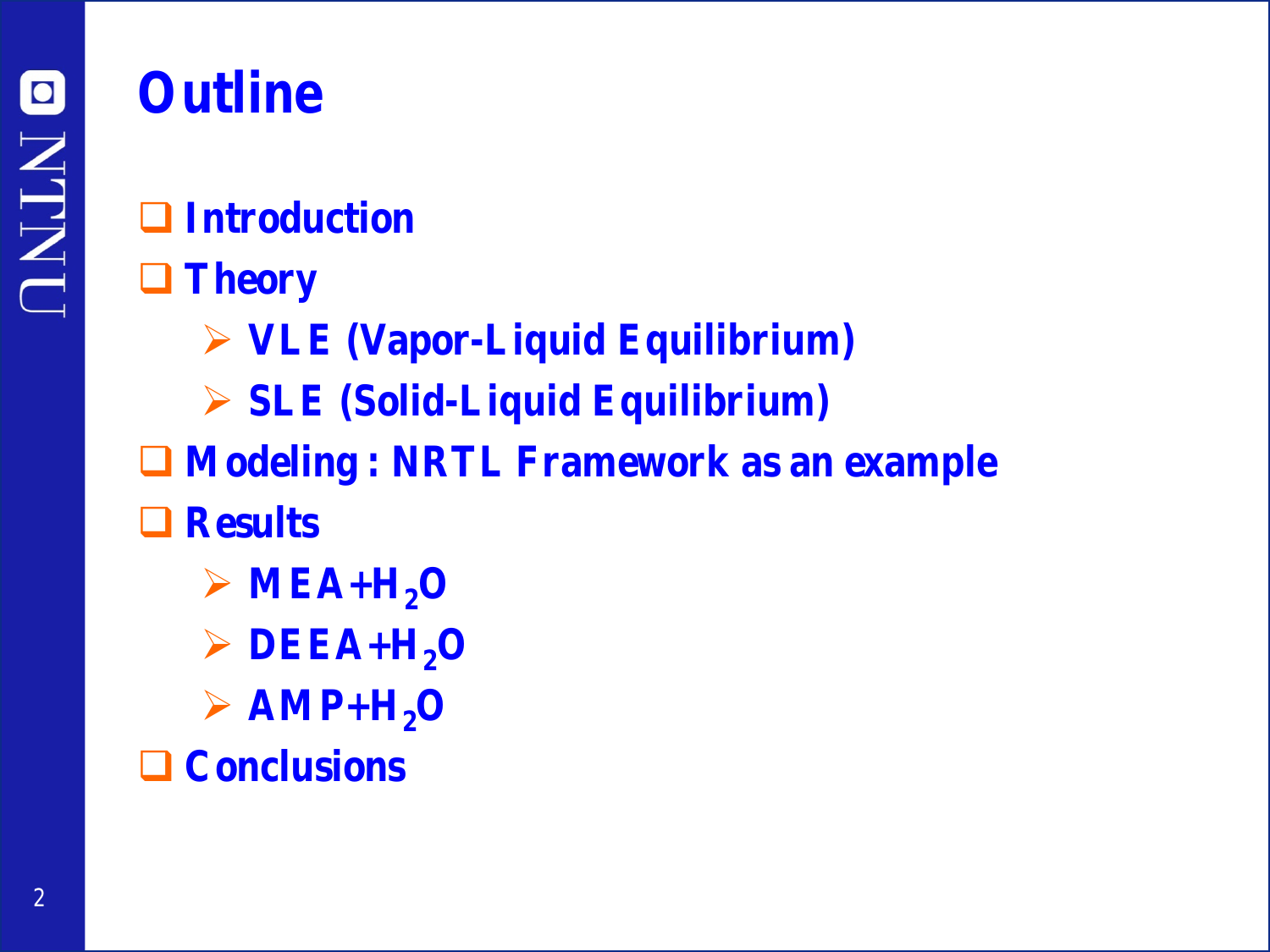# **Introduction**

 Rigorous thermodynamic models based on excess Gibbs energy (eNRTL and eUNIQUAC) are capable of representing both Solid-Liquid-Equilibria (SLE) and Vapor-Liquid-Equilibria (VLE) in aqueous alkanolamine solutions

 A robust and accurate modeling relies on the quality and type of data used to regress the parameters to get the best representation of the data.

Different apparatuses provide different equilibrium data:

- Ebulliometer experiments usually generate PTxy data which can be used to determine the activity coefficient for both amine and water.
- A calorimetric measurement can provide excess enthalpy of mixing and reaction as well heat capacity
- **Five 1** Freezing point depression measurements provide SLE and water activity data.

 When comparing activity coefficients of water from VLE and SLE data often inconsistencies are seen: e.g.

- the excess enthalpies calculated were slightly skewed toward higher amine concentrations when a best fit to freezing point depressions was achieved .
- the minimum value of the excess enthalpy was fitted optimally but the freezing point depression was found to be under-predicted, in particular at higher concentrations.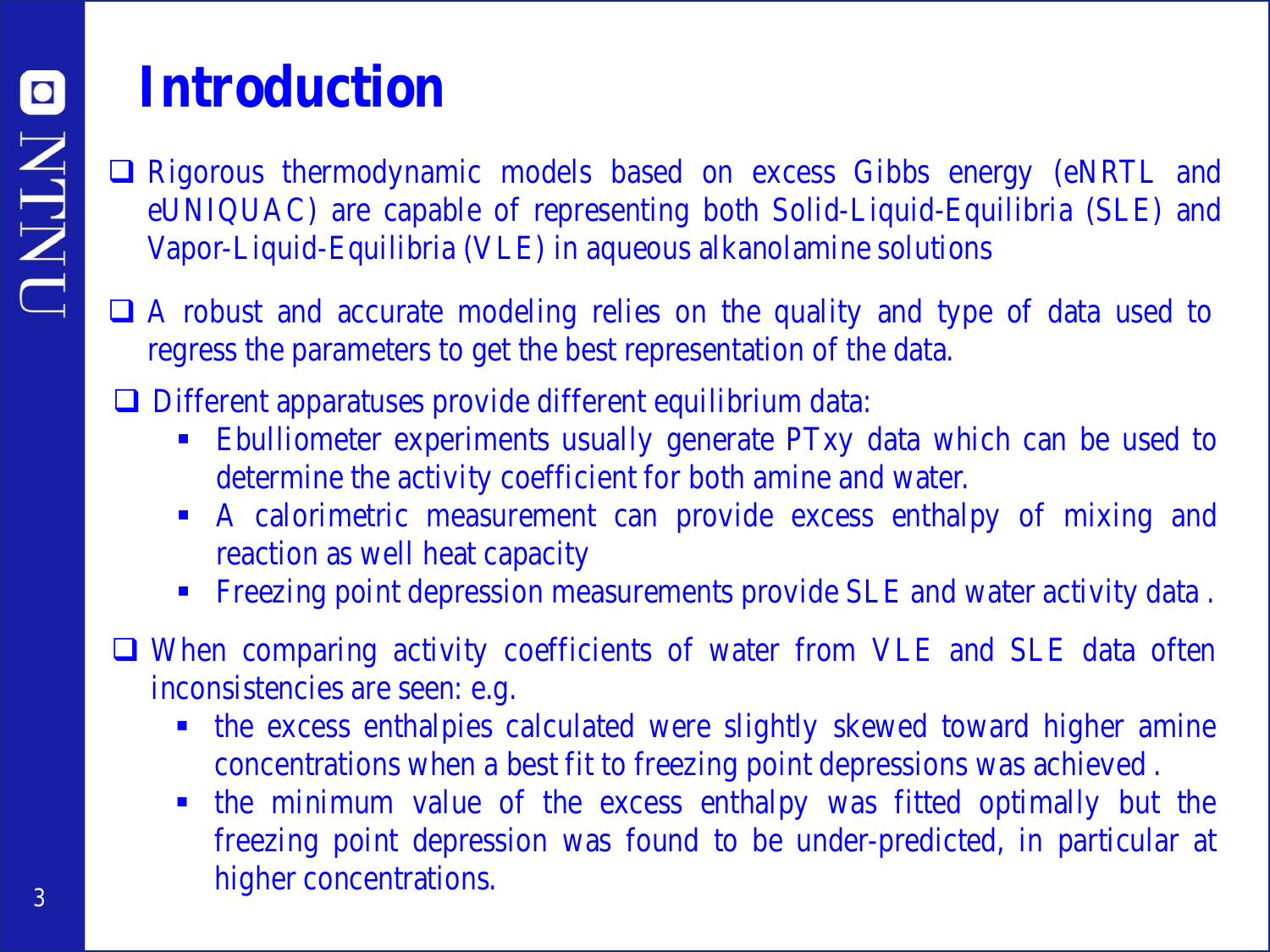### **Examples:** MEA +H<sub>2</sub>O

### **Posey, 1996**

**VLE (P-T-x and P-T-x-y), Excess Enthalpy and Freezing Point.**



**Schmidt, et al., 2007**

**VLE (P-T-x and P-T-x-y) and Excess Enthalpy.**

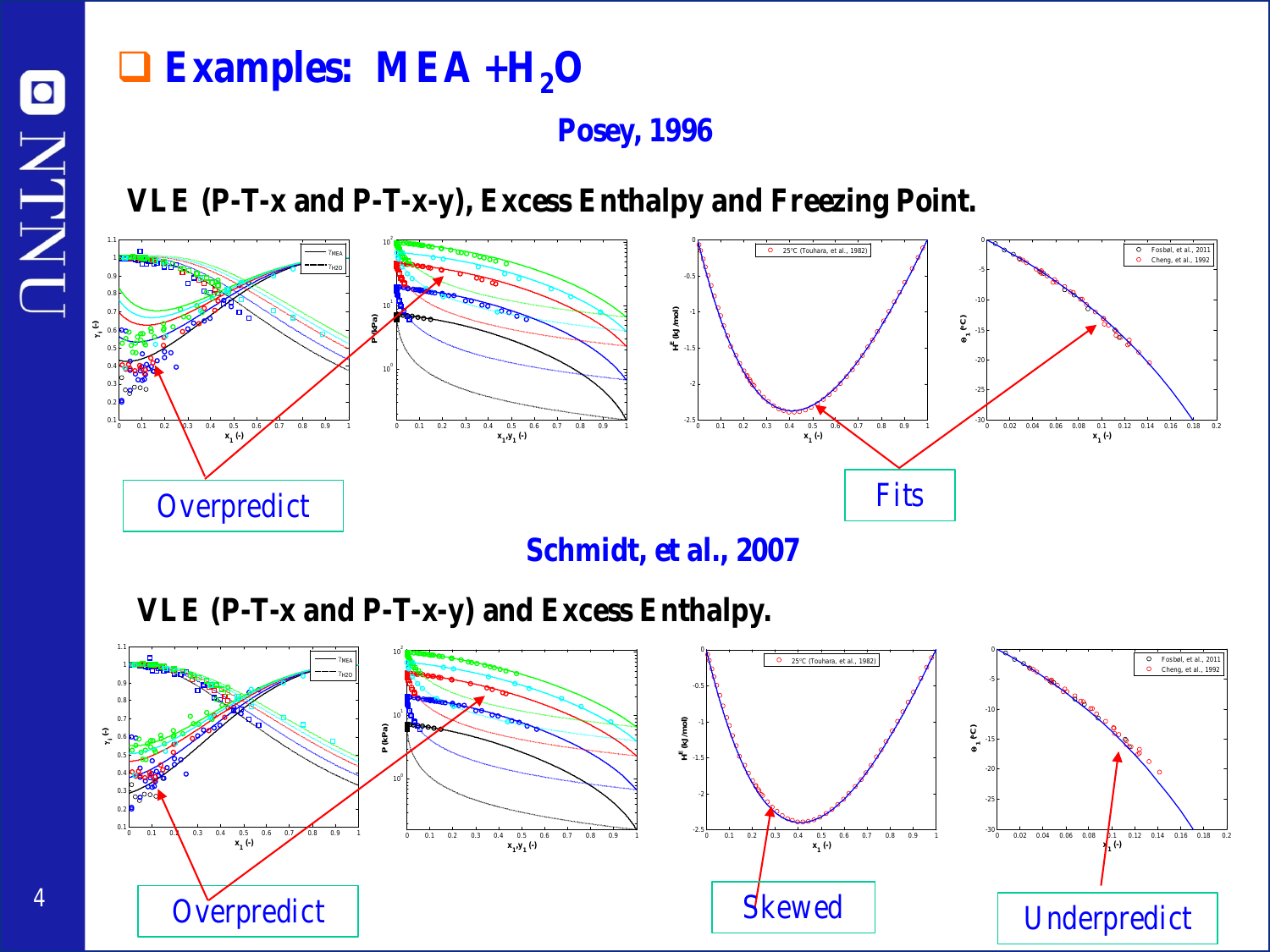### **Examples:**

### **Hessen, et al., 2010**

**VLE (P-T-x and P-T-x-y), Excess Enthalpy and Freezing Point.**



### **Zhang, et al., 2011**

**VLE (P-T-x and P-T-x-y), Excess Enthalpy and Heat Capacity.**



### **AIM:**

**To find the origin of the discrepancy between measured data used for the thermodynamic modeling of the activity coefficient of water.**

 $\bullet$ 

**NLNI**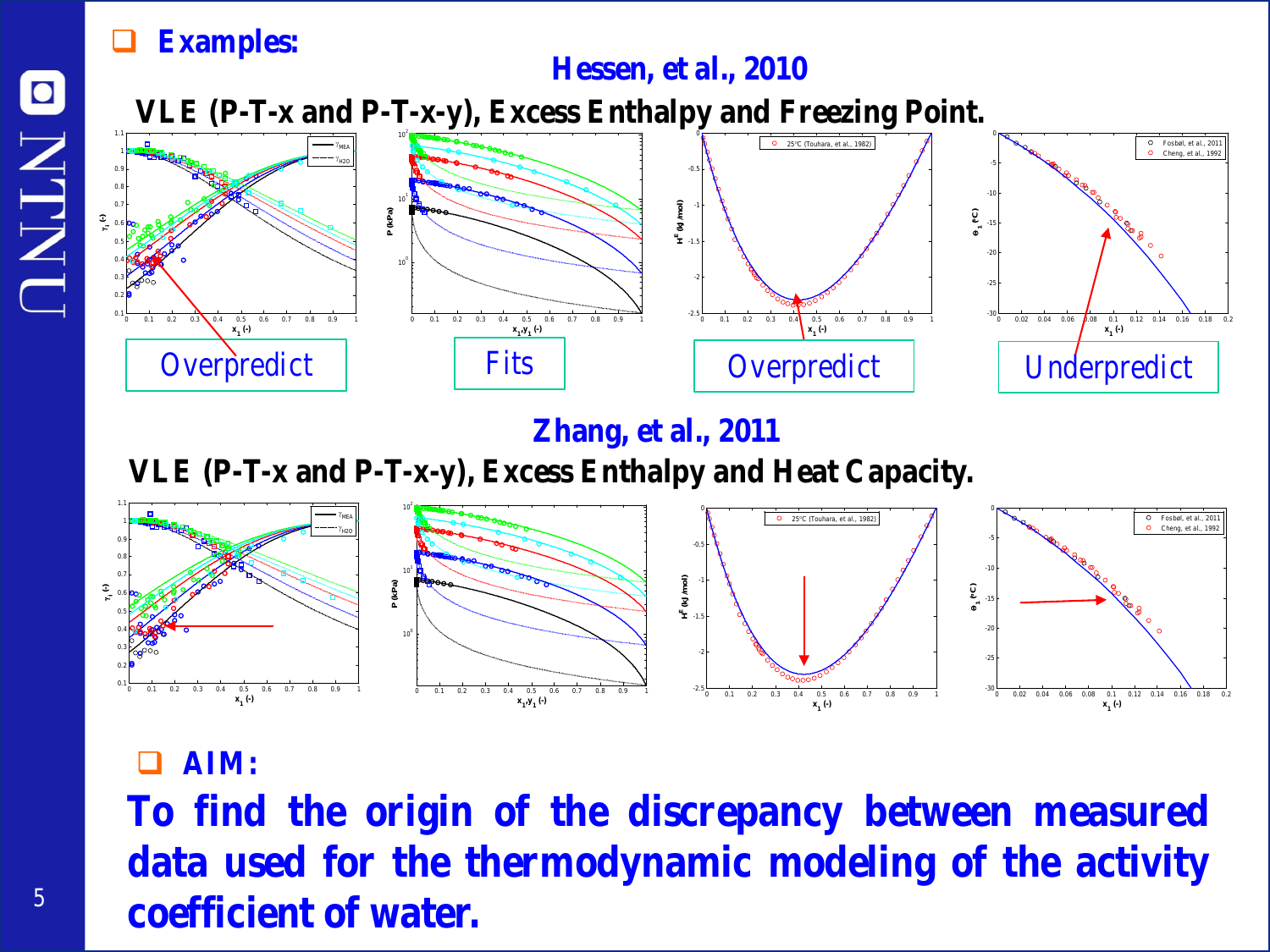# **Theory VLE SLE**

$$
\begin{aligned}\n\mathbf{m}(T, p) &= \mathbf{m}(T, p) \\
\mathbf{m}(T, p) &= \mathbf{m}_\ell^*(T, p) + RT \ln f_i^\ell \\
\mathbf{m}(T, p) &= \mathbf{m}_\ell^*(T, p) + RT \ln f_i^\nu \\
f_i^\ell &= f_i^\nu \\
x_i \times g_i \times P_i^\circ &= P \times y_i \times F_i\n\end{aligned}
$$

$$
\mathbf{r}_{i} \circ \frac{\hat{f}_{i}}{f_{i}^{\ast}} \exp \left\{ -\frac{V_{i}^{\ell}(P - P_{i}^{\circ})\ddot{\mathbf{F}}_{i} \mathbf{w} \cdot \mathbf{w}}{RT} \mathbf{w} \cdot \mathbf{w} \right\}
$$
\n
$$
\ln g_{i} = \frac{\oint_{\mathbf{G}} \mathbf{f}(nG^{E}/RT)\dot{\mathbf{W}}_{i}}{\oint_{\mathbf{G}} \mathbf{f}(n_{i} \quad \mathbf{W}_{i} \mathbf{w} \cdot \mathbf{w} \cdot \mathbf{w}}_{\mathbf{G}, P, n_{i}}
$$

$$
-\frac{H^E}{RT^2} = \frac{\oint_{\mathbf{C}}^{\mathbf{F}} \mathbf{G} \left( \mathbf{G}^E / RT \right) \dot{\mathbf{U}}}{\oint_{\mathbf{C}} \mathbf{T}} \mathbf{U}_{\mathbf{U},x}
$$



$$
m(T, p) = m_{\ell}(T, p) + RT \ln f_{i}^{\ell}
$$
\n
$$
m(T, p) = m_{\ell}(T, p) + RT \ln f_{i}^{\ell}
$$
\n
$$
DG = RK^{T} \cdot M \cdot n \frac{f_{i}^{\ell}}{f_{i}^{\ell}} = -RT \ln a_{i}
$$
\n
$$
DS = DS_{f}^{\circ} + \sum_{T_{f}}^{T} \frac{DC_{P}}{T} dT
$$
\n
$$
- RT \ln x_{i}g_{i} = DG
$$
\n
$$
DC_{P} = C_{P}^{\ell} - C_{P}^{\delta}
$$

$$
- \ln x_i \mathbf{g}_i = \frac{\mathbf{D}H_f^{\circ}}{RT} - \frac{\mathbf{D}S_f^{\circ}}{R} + \frac{1}{RT} \sum_{T_f}^{T} \mathbf{D}C_p dT - \frac{1}{R} \sum_{T_f}^{T} \frac{\mathbf{D}C_p}{T} dT
$$

$$
DH_f^{\circ} = T_f DS_f^{\circ}
$$
  
- ln x<sub>i</sub>g<sub>i</sub> =  $\frac{DH_f^{\circ}}{RT_f}(T_R - 1) + \frac{1}{RT} \sum_{T_f}^{T} DC_p dT - \frac{1}{R} \sum_{T_f}^{T} \frac{DC_p}{T} dT$ 

Prausnitz, et al., 1999, Molecular Thermodynamics of Fluid-Phase Equilibria Hojjati and Rohani, 2006, Measurement and prediction solubility of Paracetamol in Water-Isopopanol solution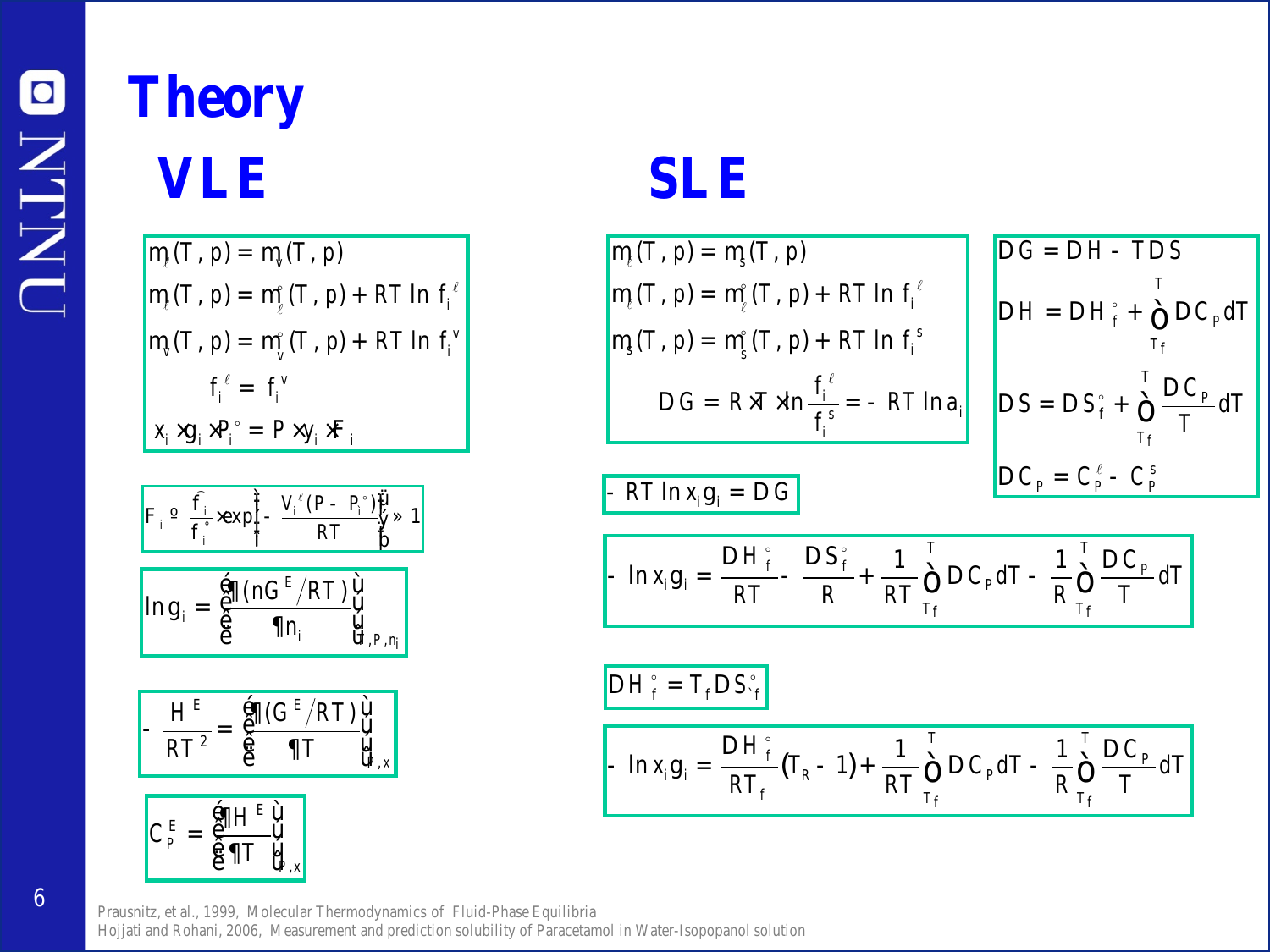

**Case 1**

$$
\frac{1}{RT} \bigotimes_{T_f}^{T} \mathbf{D} C_p dT^{\circ} \frac{1}{R} \bigotimes_{T_f}^{T} \frac{\mathbf{D} C_p}{T} dT
$$
\n
$$
\ln x_i \mathbf{g}_i = \frac{\mathbf{D} H_f^{\circ}}{RT_f} \left(1 - T_R\right)
$$
\n
$$
T_R = \frac{T_f}{T}
$$

**Posey (1996), Cheng et al. (1993) and Hessen, et al. (2010)**

**Case 2**

$$
DC_P @DS_f^{\circ}
$$
 
$$
ln x_i g_i = \frac{DH_f^{\circ}}{RT_f} ln T_R
$$

**Case 3**

$$
\mathbf{D}\,C_P\,\,\mathbf{Q}\,k_{T_f}\,\,\mathbf{I}\,\,\mathbf{I}\,\,\mathbf{I}\,\,\mathbf{I}\,\,\mathbf{I}\,\,\mathbf{I}\,\,\mathbf{I}\,\,\mathbf{I}\,\,\mathbf{I}\,\,\mathbf{I}\,\,\mathbf{I}\,\,\mathbf{I}\,\,\mathbf{I}\,\,\mathbf{I}\,\,\mathbf{I}\,\,\mathbf{I}\,\,\mathbf{I}\,\,\mathbf{I}\,\,\mathbf{I}\,\,\mathbf{I}\,\,\mathbf{I}\,\,\mathbf{I}\,\,\mathbf{I}\,\,\mathbf{I}\,\,\mathbf{I}\,\,\mathbf{I}\,\,\mathbf{I}\,\,\mathbf{I}\,\,\mathbf{I}\,\,\mathbf{I}\,\,\mathbf{I}\,\,\mathbf{I}\,\,\mathbf{I}\,\,\mathbf{I}\,\,\mathbf{I}\,\,\mathbf{I}\,\,\mathbf{I}\,\,\mathbf{I}\,\,\mathbf{I}\,\,\mathbf{I}\,\,\mathbf{I}\,\,\mathbf{I}\,\,\mathbf{I}\,\,\mathbf{I}\,\,\mathbf{I}\,\,\mathbf{I}\,\,\mathbf{I}\,\,\mathbf{I}\,\,\mathbf{I}\,\,\mathbf{I}\,\,\mathbf{I}\,\,\mathbf{I}\,\,\mathbf{I}\,\,\mathbf{I}\,\,\mathbf{I}\,\,\mathbf{I}\,\,\mathbf{I}\,\,\mathbf{I}\,\,\mathbf{I}\,\,\mathbf{I}\,\,\mathbf{I}\,\,\mathbf{I}\,\,\mathbf{I}\,\,\mathbf{I}\,\,\mathbf{I}\,\,\mathbf{I}\,\,\mathbf{I}\,\,\mathbf{I}\,\,\mathbf{I}\,\,\mathbf{I}\,\,\mathbf{I}\,\,\mathbf{I}\,\,\mathbf{I}\,\,\mathbf{I}\,\,\mathbf{I}\,\,\mathbf{I}\,\,\mathbf{I}\,\,\mathbf{I}\,\,\mathbf{I}\,\,\mathbf{I}\,\,\mathbf{I}\,\,\mathbf{I}\,\,\mathbf{I}\,\,\mathbf{I}\,\,\mathbf{I}\,\,\mathbf{I}\,\,\mathbf{I}\,\,\mathbf{I}\,\,\mathbf{I}\,\,\mathbf{I}\,\,\mathbf{I}\,\,\mathbf{I}\,\,\mathbf{I}\,\,\mathbf{I}\,\,\mathbf{I}\,\,\mathbf{I}\,\,\mathbf{I}\,\,\mathbf{I}\,\,\mathbf{I}\,\,\mathbf{I}\,\,\mathbf{I}\,\,\mathbf{I}\,\,\mathbf{I}\,\,\mathbf{I}\,\,\mathbf{I}\,\,\
$$

*T*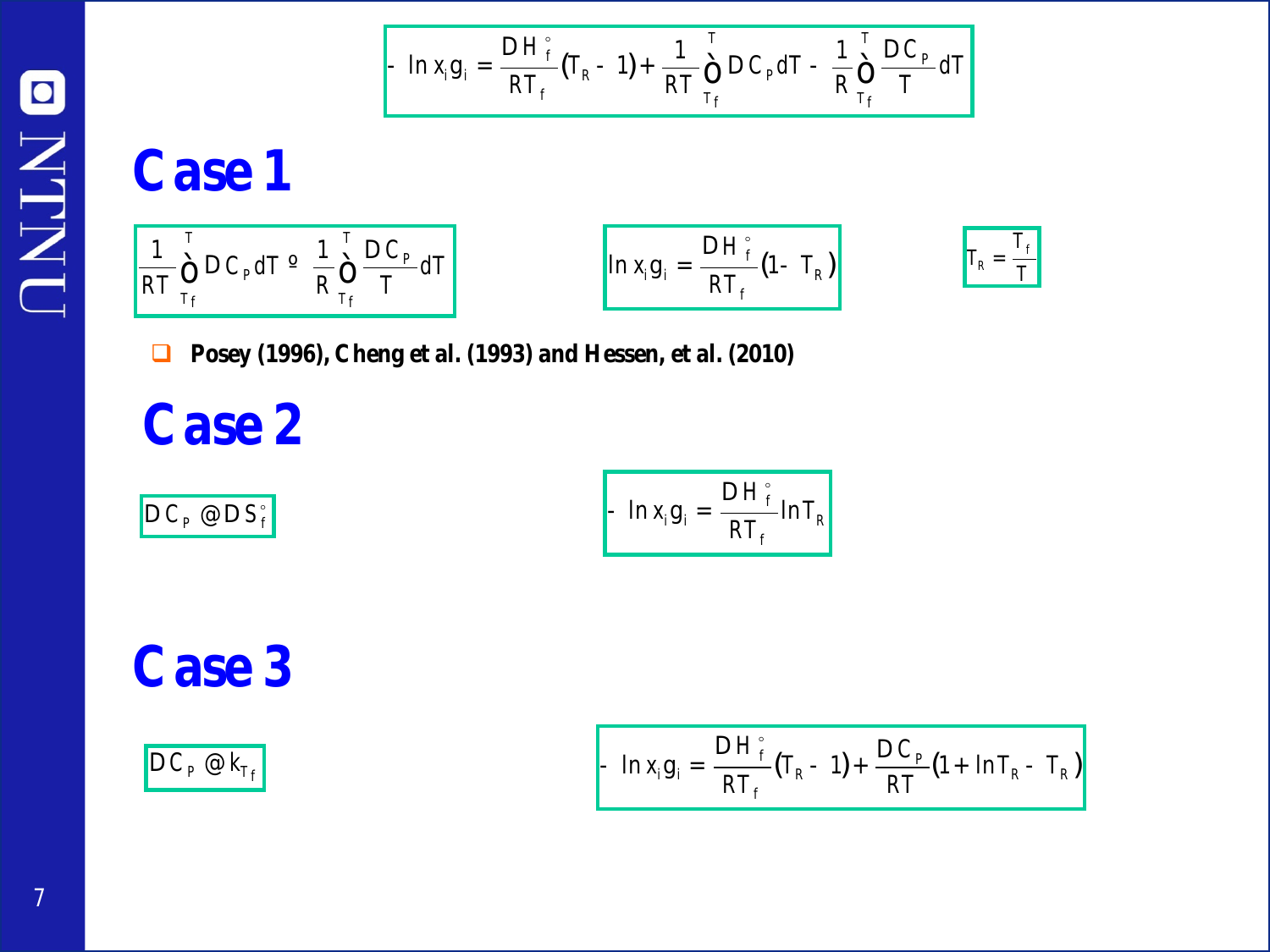$$
- \ln x_i g_i = \frac{DH_f^{\circ}}{RT_f} (T_R - 1) + \frac{1}{RT} \sum_{T_f}^{T} DC_p dT - \frac{1}{R} \sum_{T_f}^{T} \frac{DC_p}{T} dT
$$

# **Case 4**

 $\overline{DC_p} = a + bT$ 

$$
- \ln x_i g_i = \frac{DH_f^{\circ}}{RT_f} (T_R - 1) + \frac{a}{R} (1 + \ln T_R - T_R) + \frac{bT_f}{2R} \frac{g_2}{g} - T_R - \frac{1}{2} \frac{g}{R} \frac{g_1}{g}
$$

**Ge and Wang (2009) and Hartono, et al. (2013)**

# **Case 5**

$$
DC_P = a + bT + \frac{c}{(T - T_Q)}
$$

$$
-\ln x_i g_i = \frac{DH_f^{\circ}}{RT_f} (T_R - 1) + \frac{a}{R} (1 + \ln T_R - T_R) + \frac{bT_f}{2RT} (T - T_f)^2 + c \frac{\frac{a}{R}}{T} \frac{(T - 1)}{T_f} \ln \frac{T - T_Q}{T_f - T_Q} - \ln T_R \frac{\mu}{b}
$$

**Fosbøl, et al. (2009 and 2011)**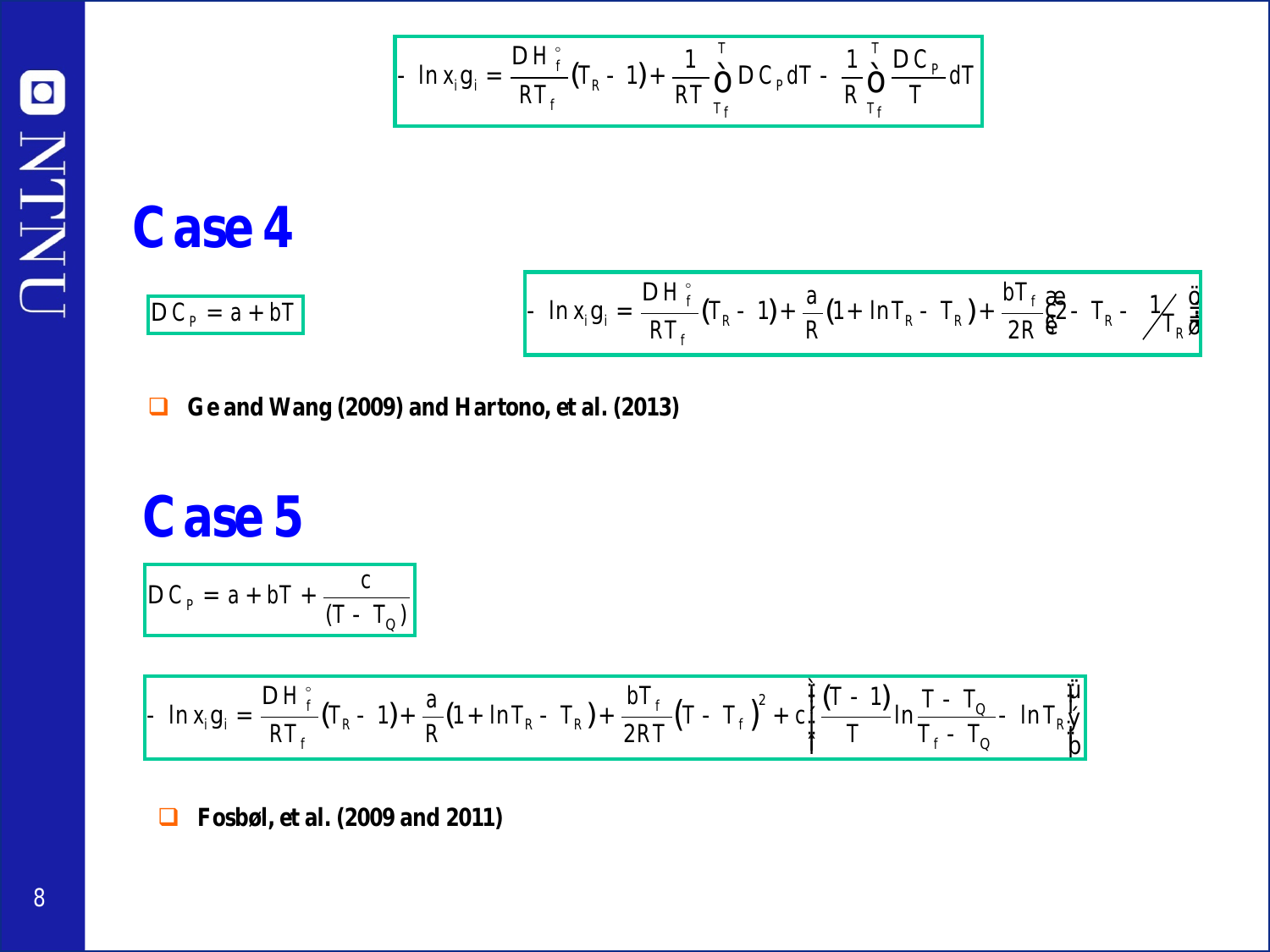# **Thermo physical property of water as solvent**

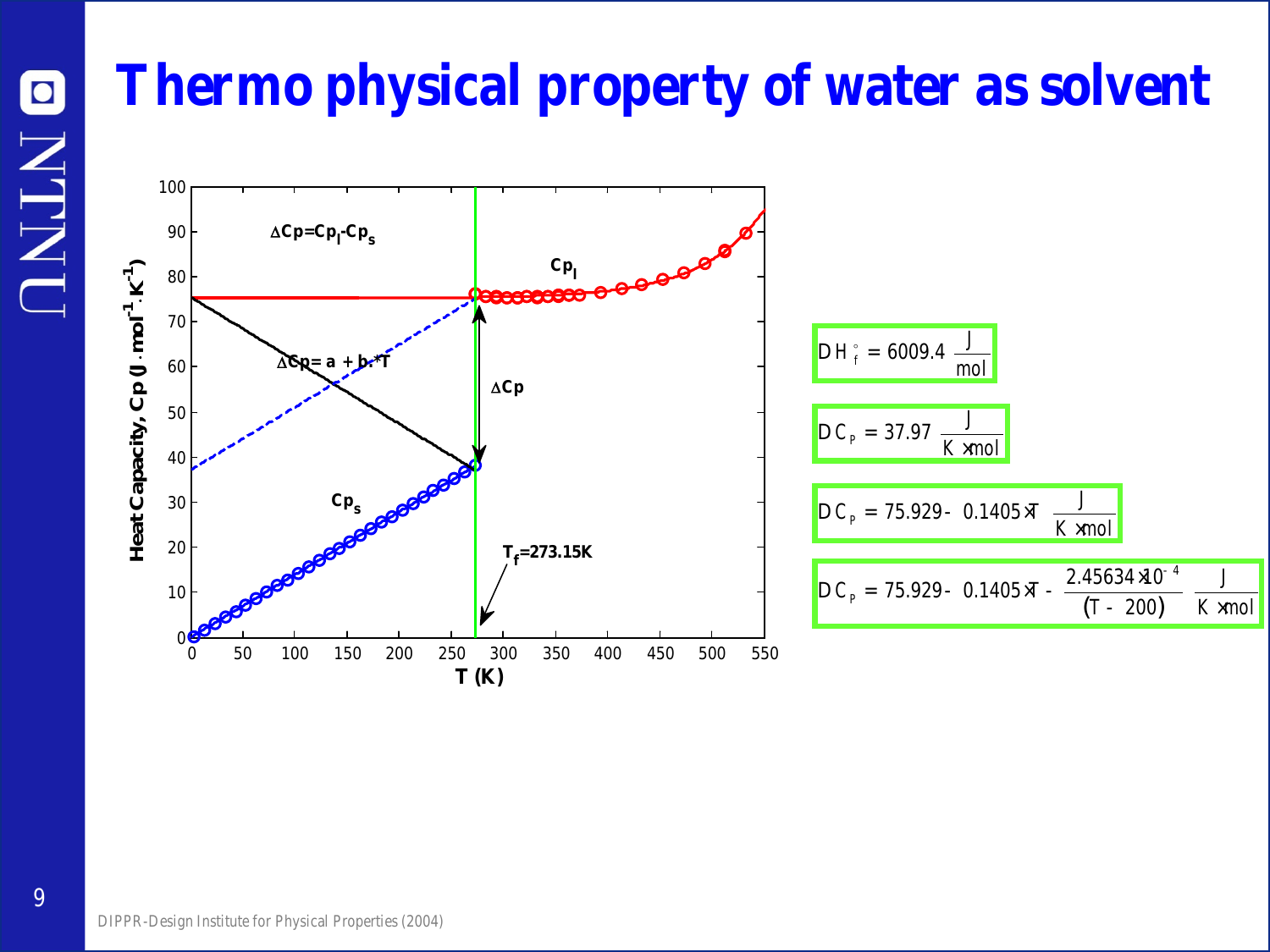# **Modeling**

$$
OF = \stackrel{\circ}{\mathbf{a}} \stackrel{\circ}{\mathbf{b}} \stackrel{\circ}{\mathbf{b}} \stackrel{Exp}{=} \frac{g_i^{Exp} - g_i^{calc}}{g_i^{Exp} - \frac{1}{\mathbf{b}}}\n+ \stackrel{\circ}{\mathbf{a}} \stackrel{\circ}{\mathbf{b}} \stackrel{Exp}{=} \frac{g_i^{Exp} - P_{Sol}^{calc}}{P_{Sol}^{Exp}}\n+ \stackrel{\circ}{\mathbf{a}} \stackrel{\circ}{\mathbf{b}} \stackrel{Exp}{=} \frac{g_i^{exp} - (H_{Sol}^E)^{cabc}}{(H_{Sol}^E)^{Exp}}\n+ \stackrel{\circ}{\mathbf{a}} \stackrel{\circ}{\mathbf{b}} \stackrel{Exp}{=} \frac{g_i^{exp} - (H_{Sol}^E)^{calc}}{(H_{Sol}^E)^{Exp}}\n+ \stackrel{\circ}{\mathbf{a}} \stackrel{\circ}{\mathbf{b}} \stackrel{Exp}{=} \frac{g_i^{exp} - (Q_{Sol}^F)^{calc}}{(Q_{Sol}^F)^{Exp}}\n+ \stackrel{\circ}{\mathbf{b}} \stackrel{Exp}{=} \frac{g_i^{exp} - (Q_{Sol}^F)^{calc}}{g_i^{Exp} - \frac{1}{\mathbf{b}}}\n+ \stackrel{\circ}{\mathbf{b}} \stackrel{\circ}{\mathbf{b}} \stackrel{Exp}{=} \frac{g_i^{exp} - (Q_{Sol}^F)^{calc}}{g_i^{Exp} - \frac{1}{\mathbf{b}}}\n+ \stackrel{\circ}{\mathbf{b}} \stackrel{\circ}{\mathbf{b}} \stackrel{Exp}{=} \frac{g_i^{exp} - g_i^{exp} - g_i^{exp} - g_i^{exp} - g_i^{exp} - g_i^{exp} - g_i^{exp} - g_i^{exp} - g_i^{exp} - g_i^{exp} - g_i^{exp} - g_i^{exp} - g_i^{exp} - g_i^{exp} - g_i^{exp} - g_i^{exp} - g_i^{exp} - g_i^{exp} - g_i^{exp} - g_i^{exp} - g_i^{exp} - g_i^{exp} - g_i^{exp} - g_i^{exp} - g_i^{exp} - g_i^{exp} - g_i^{exp} - g_i^{exp} - g_i^{exp} - g_i^{exp} - g_i^{exp} - g_i^{exp} - g_i^{exp} - g_i^{exp} - g_i^{exp} - g_i^{exp} - g_i^{exp} - g_i^{exp} - g_i^{exp} - g_i^{exp} - g_i^{exp} - g_i^{exp} - g_i^{exp} - g
$$

$$
AARD = \frac{1}{n} \mathbf{\mathring{A}}_{i=1}^{n} \frac{\left| \hat{A}_{\text{model}} - \hat{A}_{\text{exp}} \right|}{\hat{A}_{\text{exp}}}
$$

| <b>Species</b> | Melting/ Freezing Point (°C) |
|----------------|------------------------------|
| Water          | $\left( \right)$             |
| <b>MEA</b>     | 10.3                         |
| AMP            | 67                           |
| <b>DEFA</b>    | $-70$                        |

Hertzberg, T and Mejdell, T., 1998, MODFIT for Matlab: Parameter Estimation in a General Nonlinear Multiresponse Model.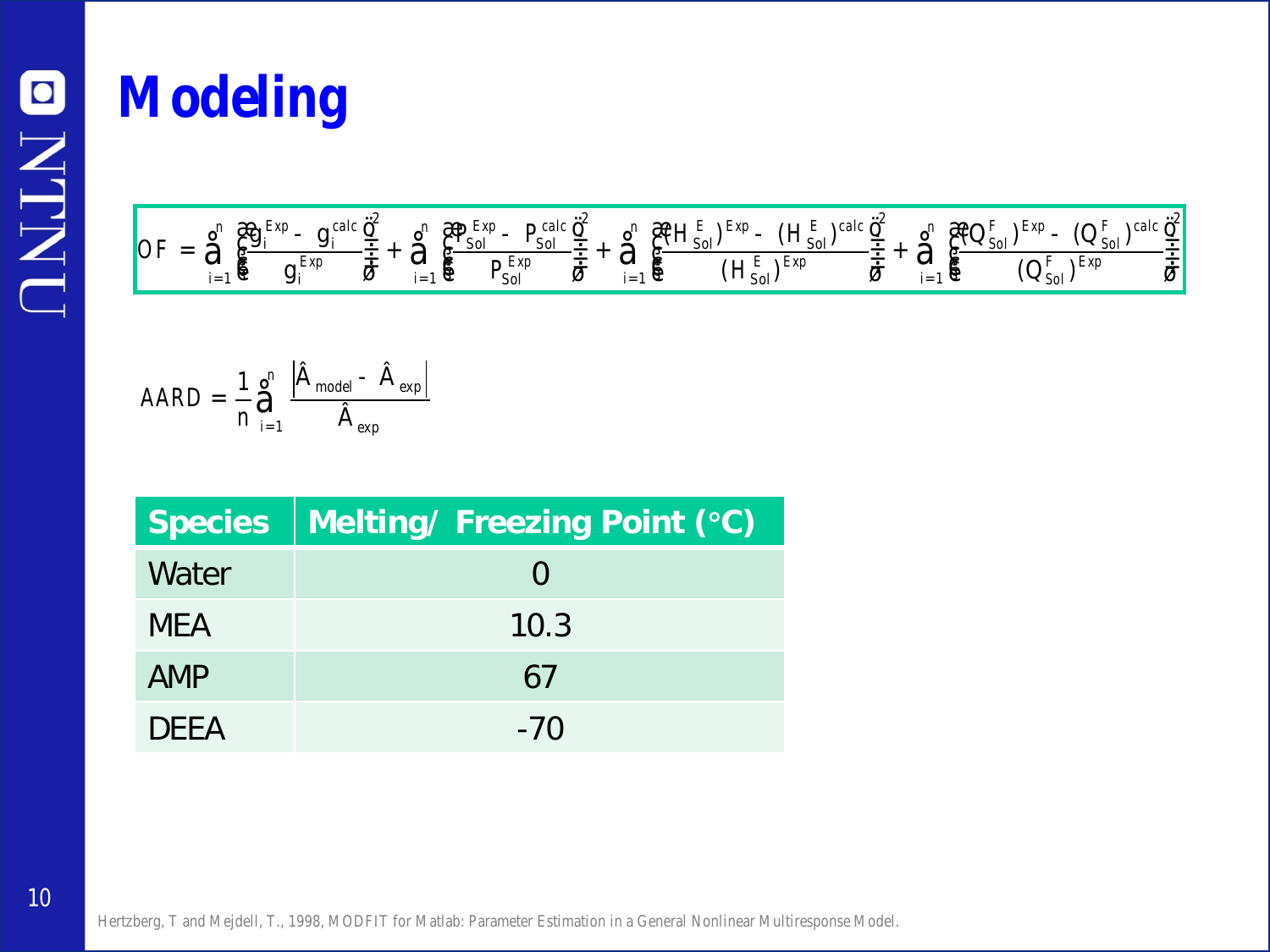**Results □** MEA+H<sub>2</sub>O

**Case 1**

























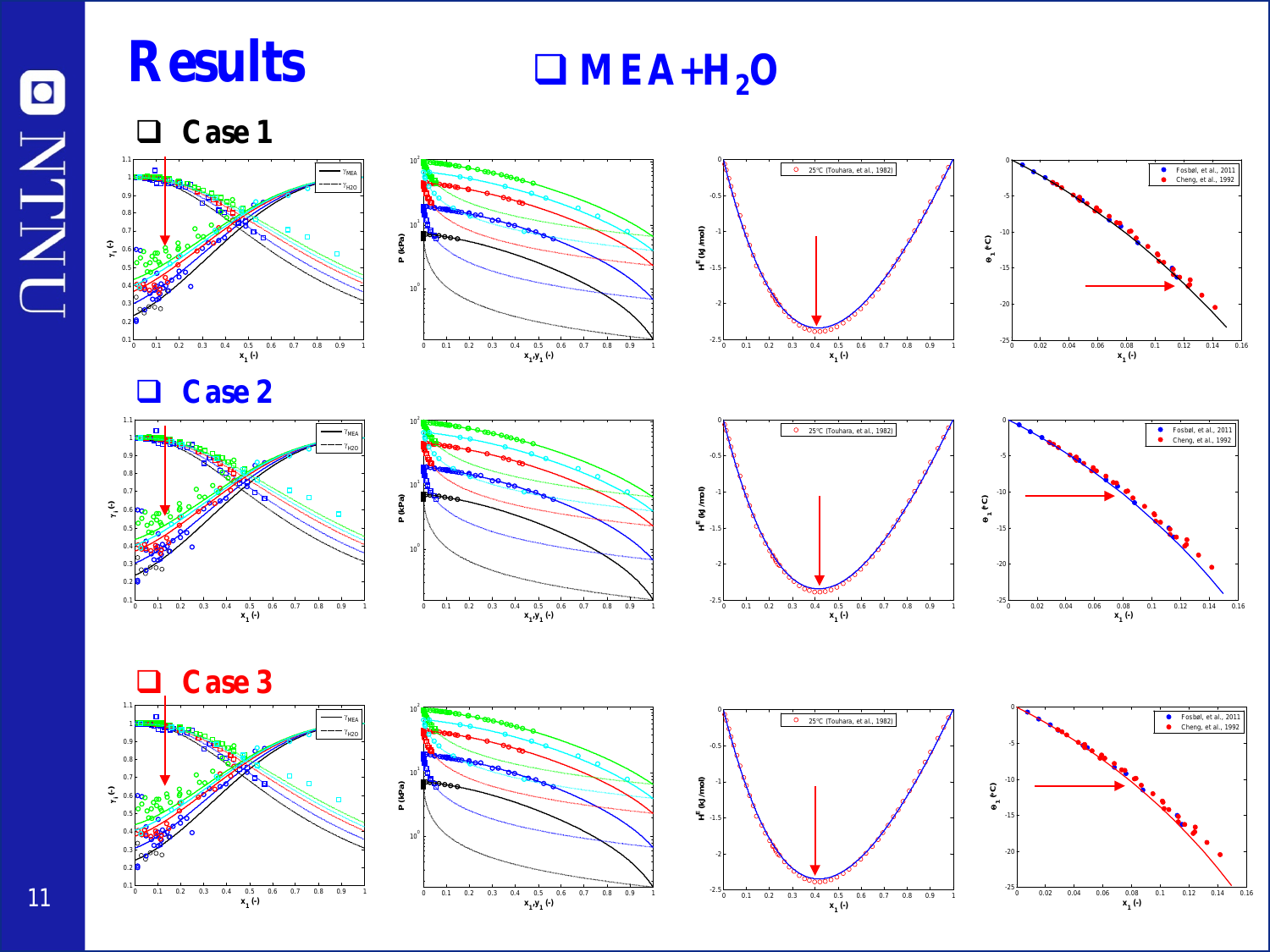# ONLNO

### **Case 4**







 $MEA+H<sub>2</sub>O$ 



### **Case 5**







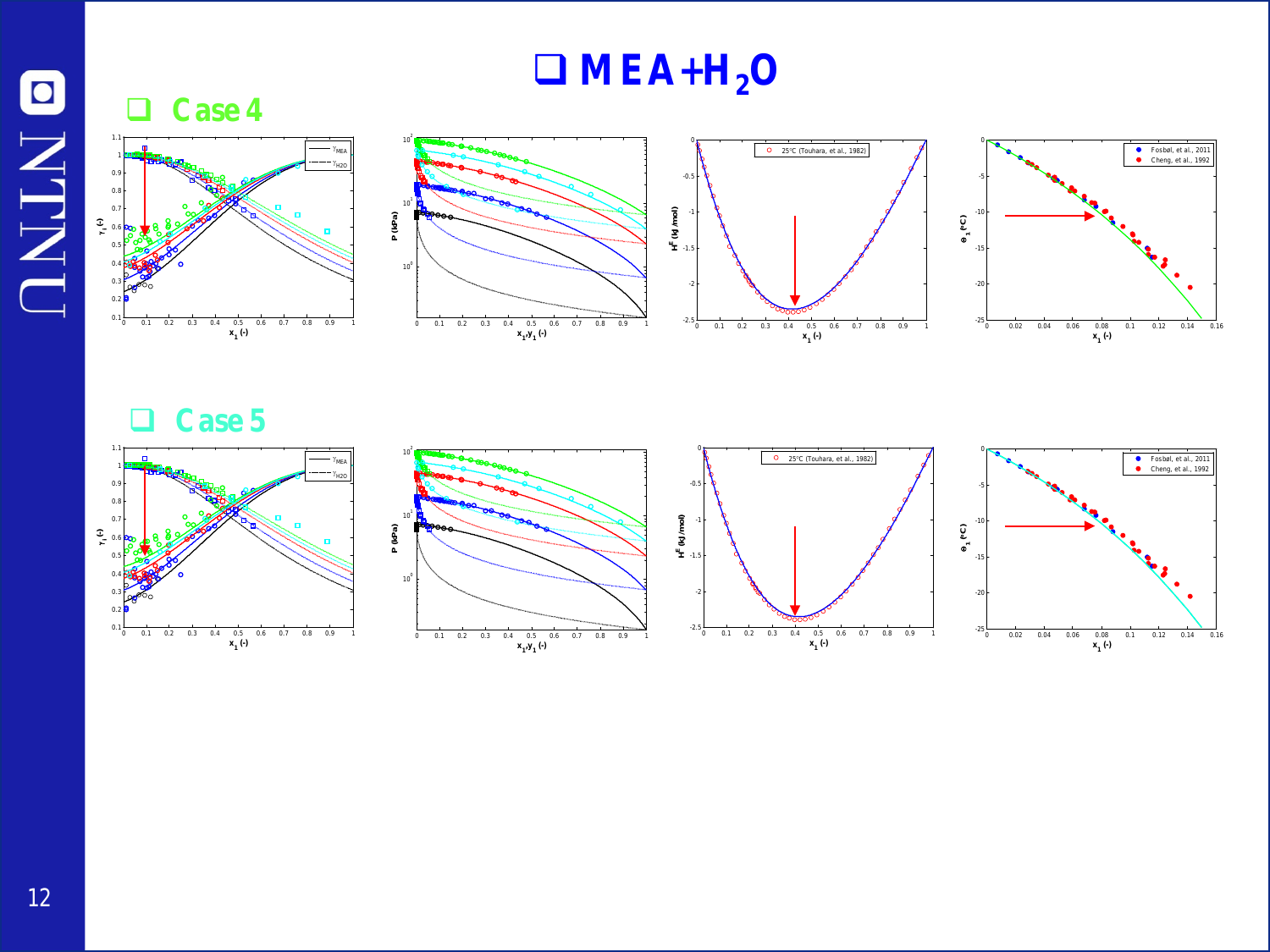### $MEA+H<sub>2</sub>O$





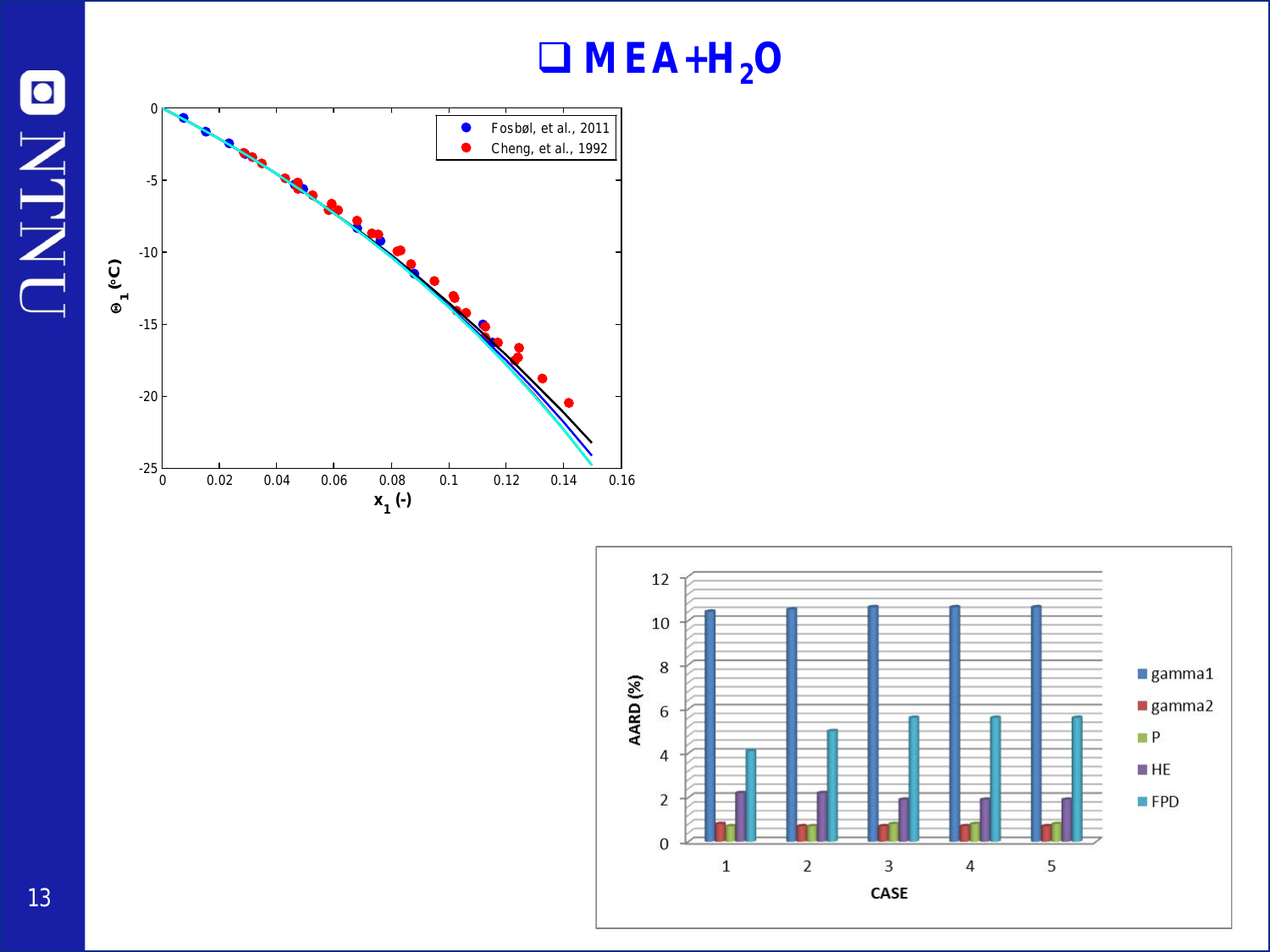### $\Box$  AMP+H<sub>2</sub>O



**x**<sub>1</sub>(-)

 $\frac{30}{0}$  0.02 0.04 0.06 0.08 0.1 0.12 0.14 0.16

**x**<sub>1</sub>(-)

0 0.1 0.2 0.3 0.4 0.5 0.6 0.7 0.8 0.9 1

**x**<sub>1</sub>, **y**<sub>1</sub> (-)

0 0.1 0.2 0.3 0.4 0.5 0.6 0.7 0.8 0.9 1

**x**<sub>1</sub>(-)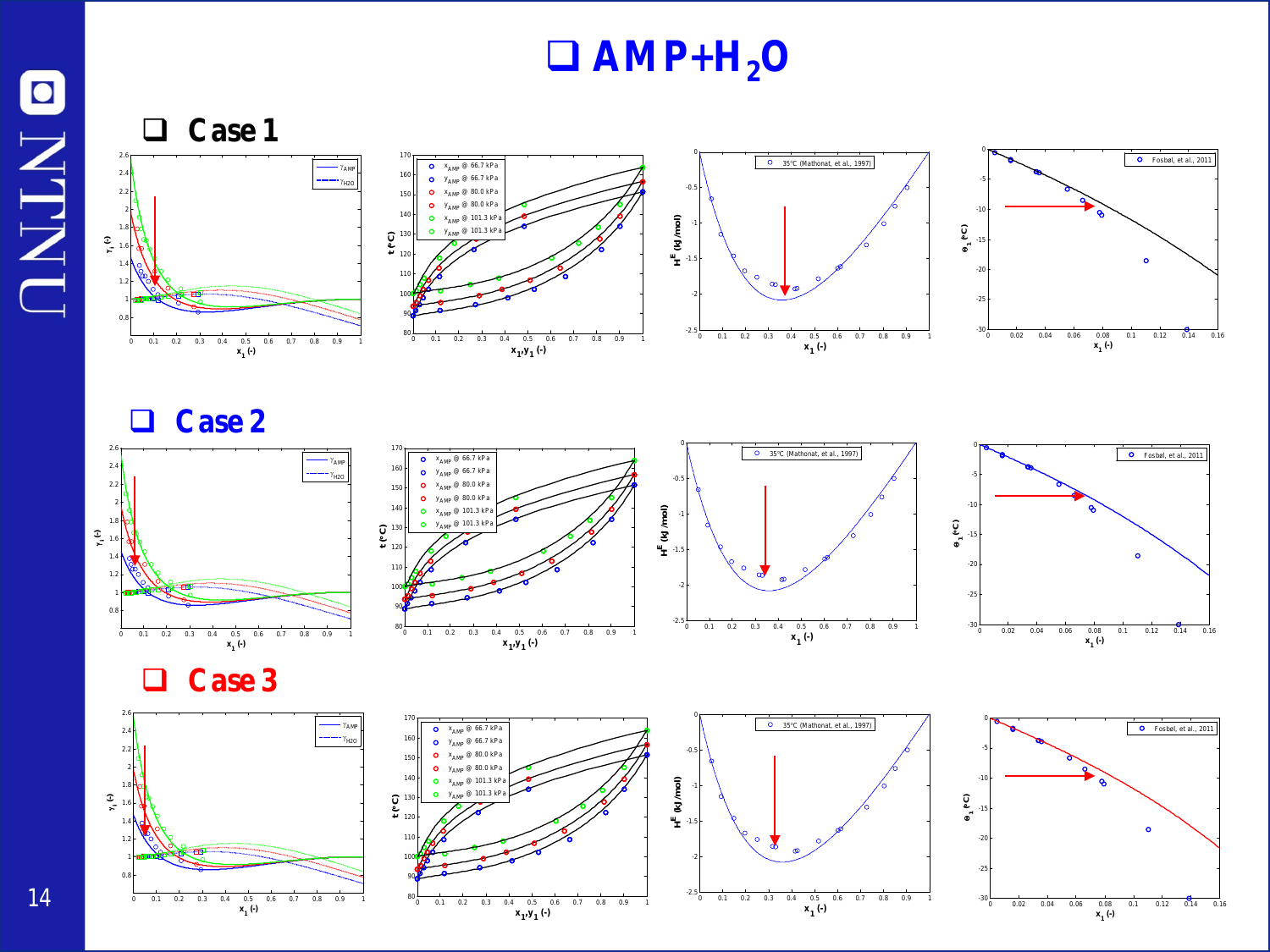### $\Box$  AMP+ $H_2O$

**Case 4**









**Case 5**



**ONTNU**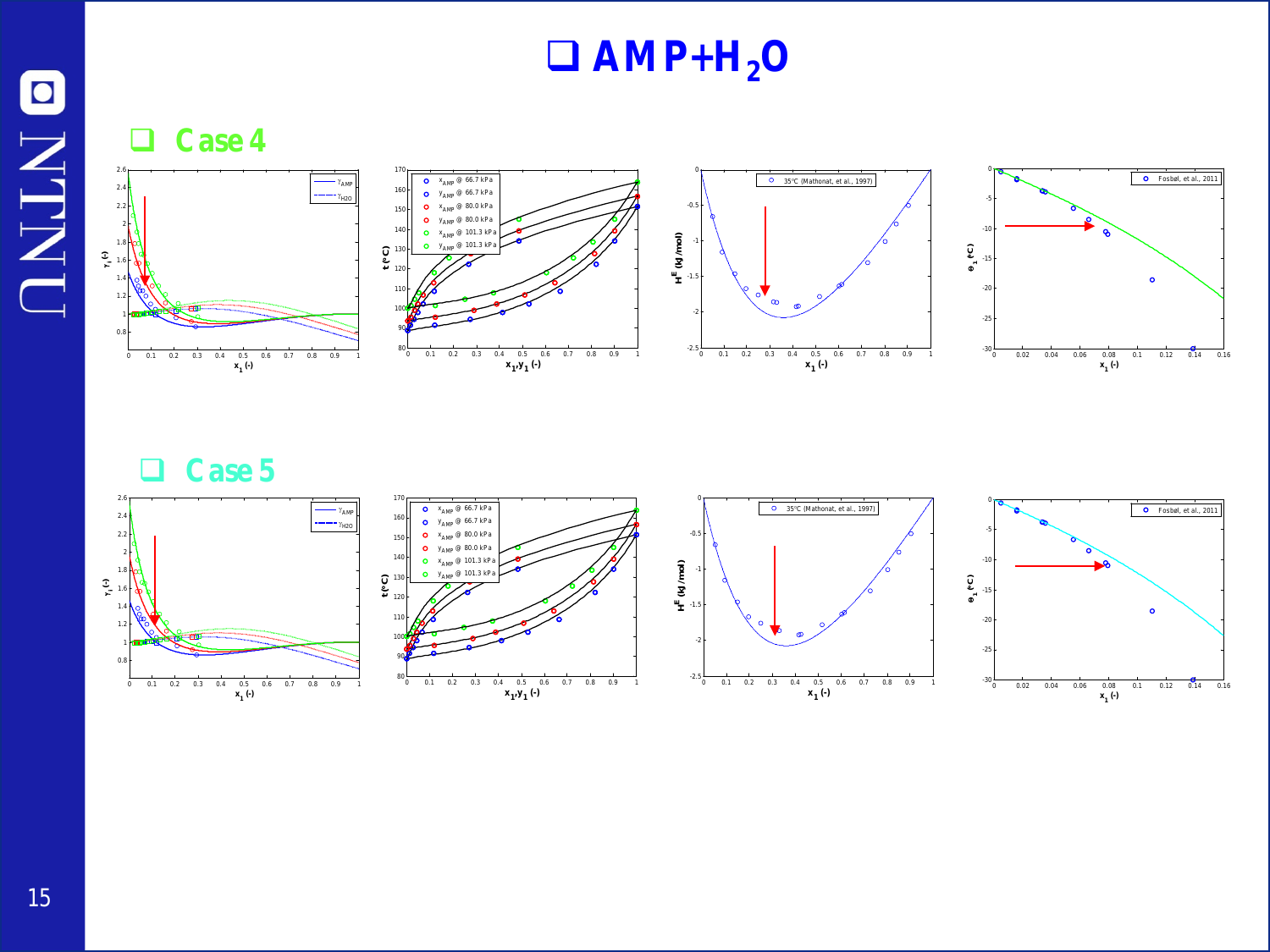### $\Box$  AMP+H<sub>2</sub>O





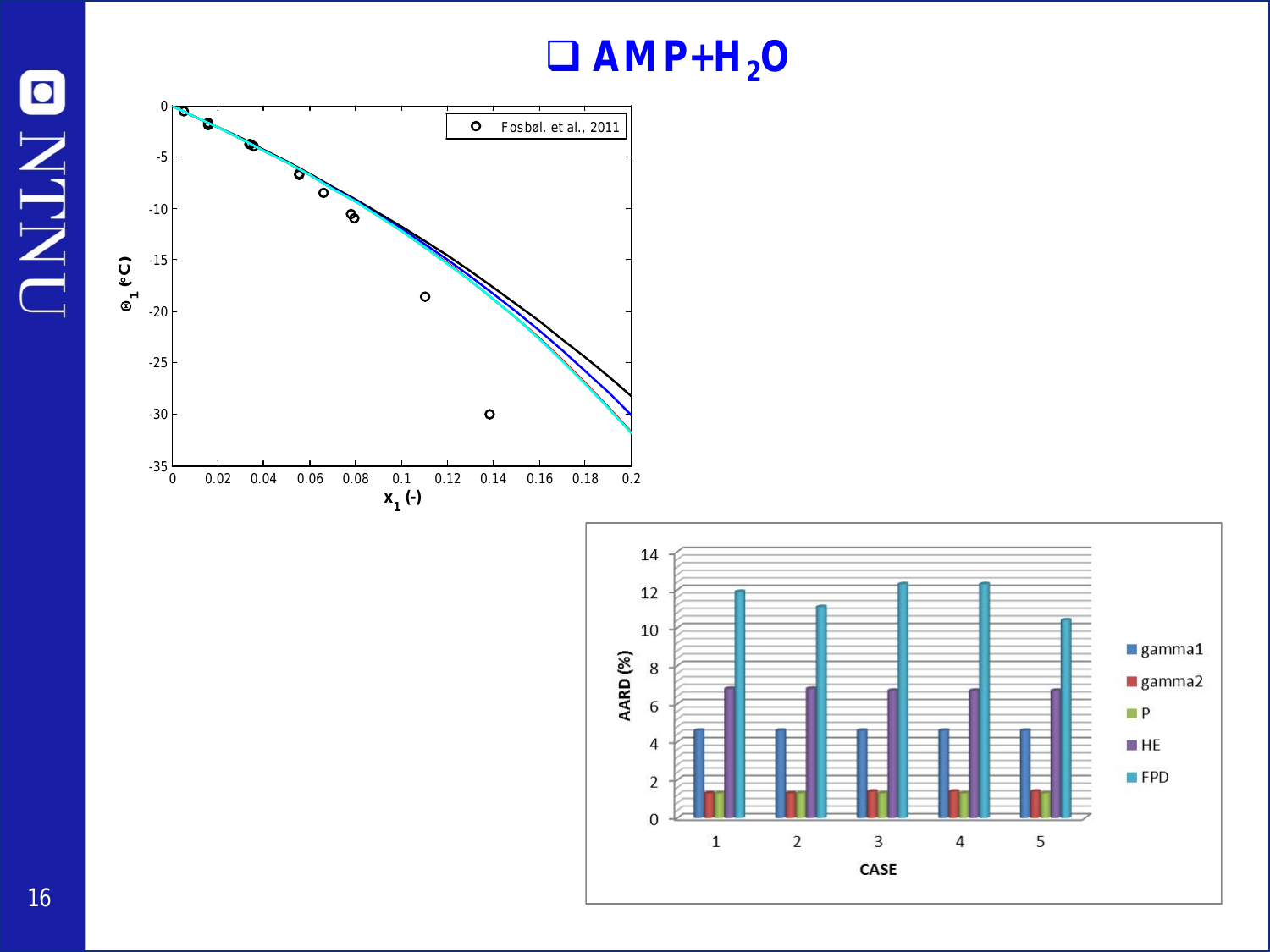### **DEEA+H2O**











**Case 2**









**Case 3**







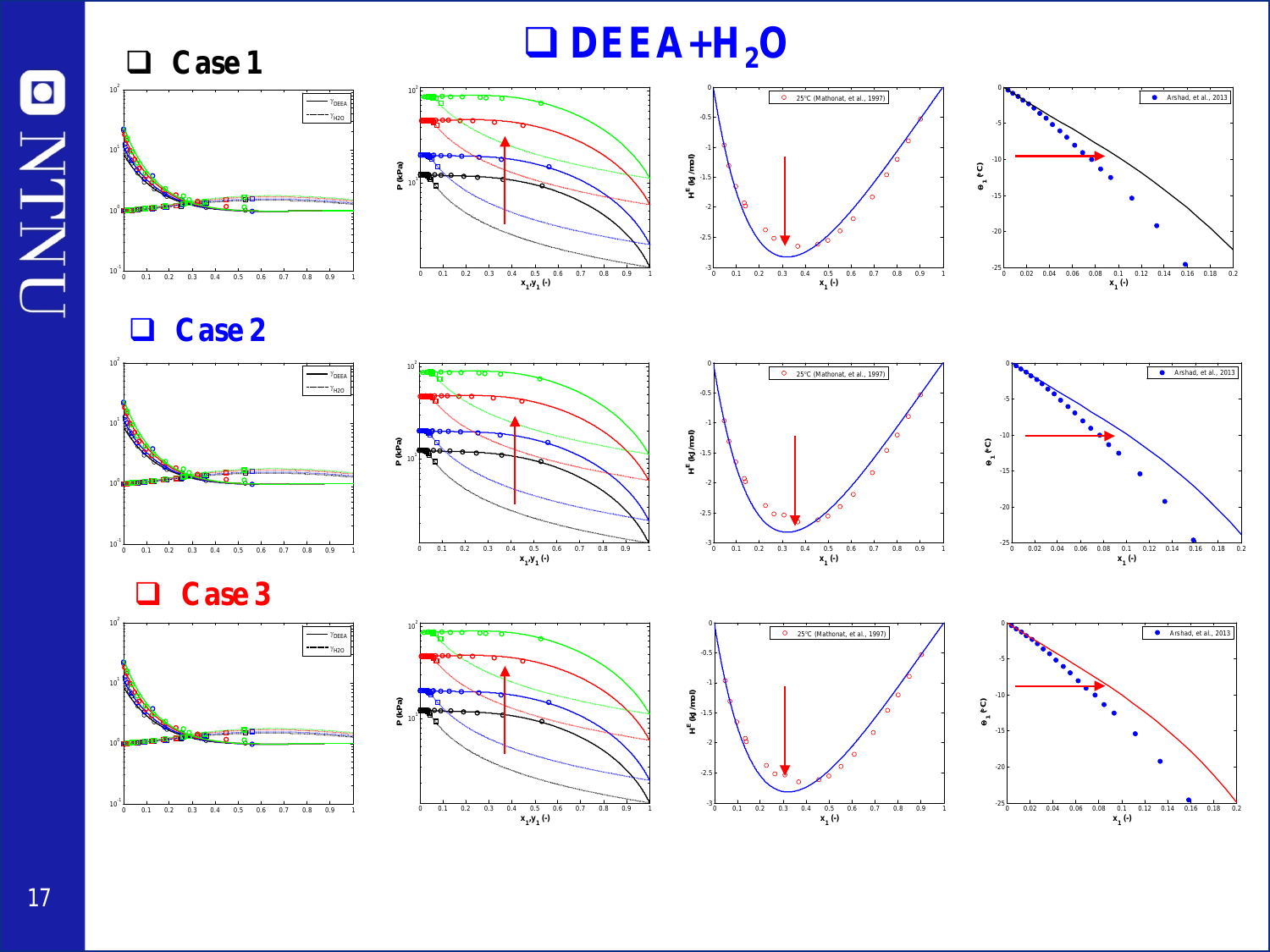### **DEEA+H2O**

**Case 4**









**Case 5**









ONLND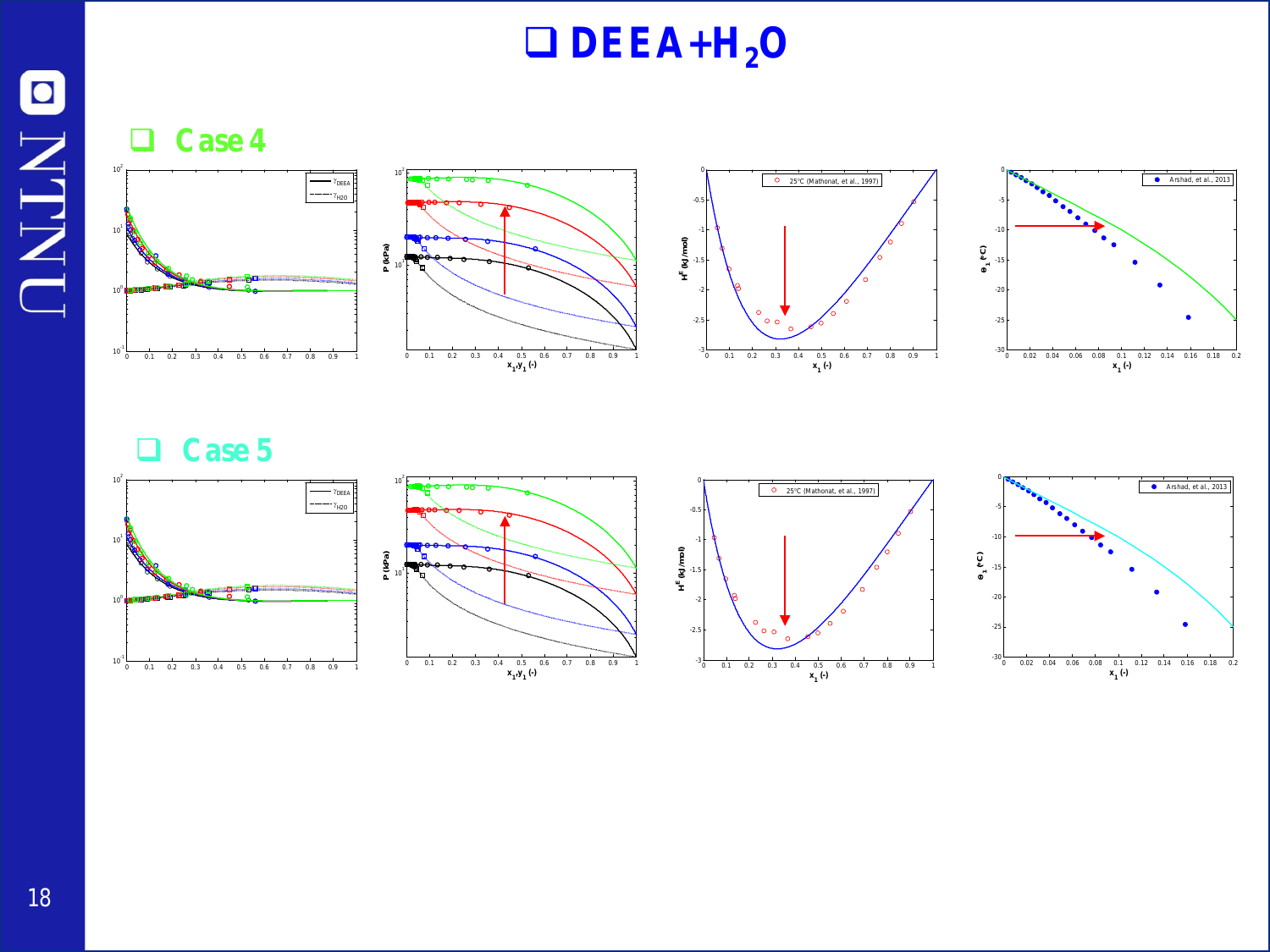## **DEEA+H2O**





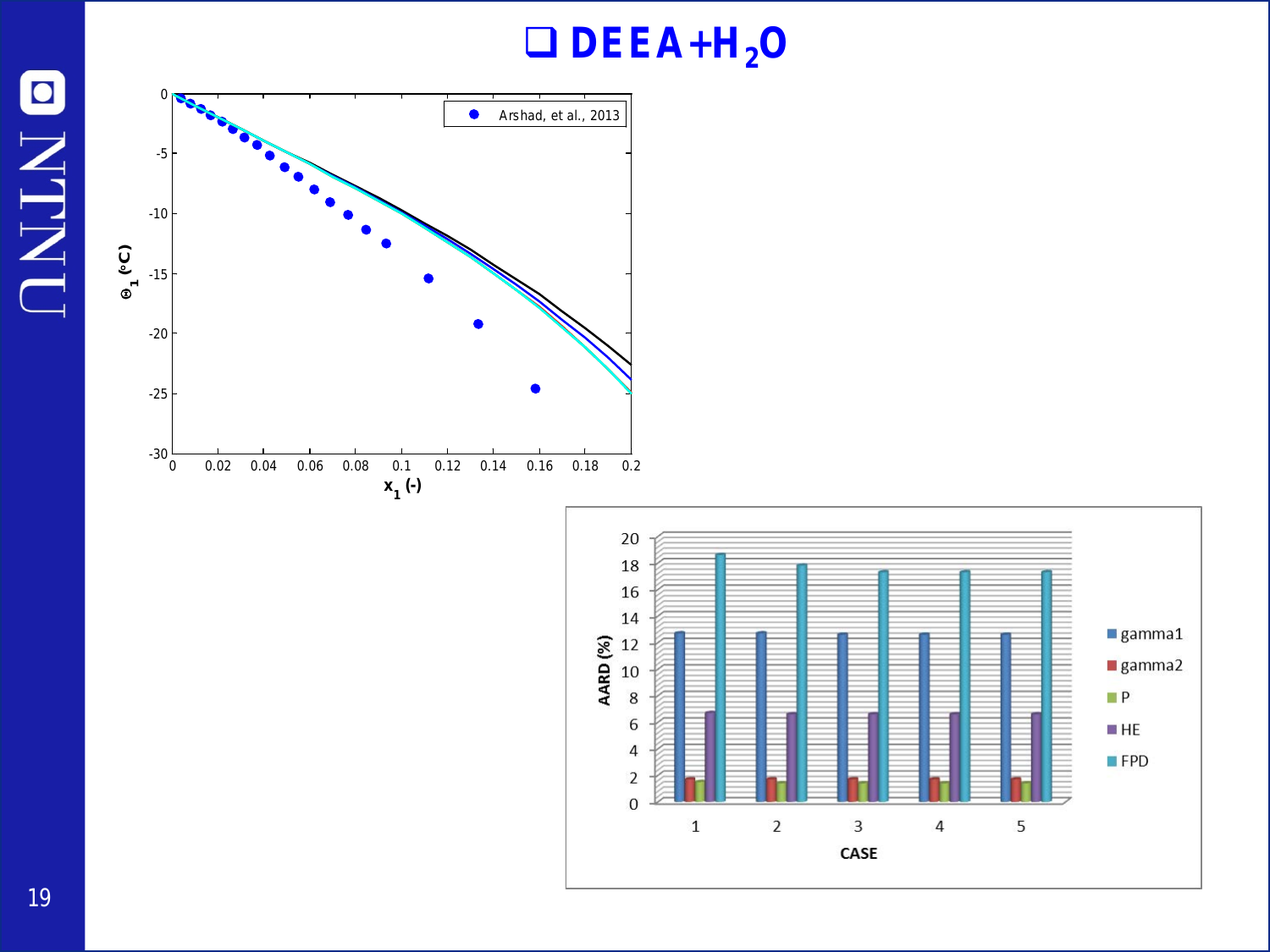# **Conclusions**

- $\Box$  5 different cases to estimate the freezing point depression were tested for aqueous MEA, DEEA and AMP solutions.
- **Physical/ thermo physical properties of Water/Ice were only used.**
- When the freezing point differences between solute (alkanolamine) and solvent (water) is larger, none of the suggested cases were able to predict the data.
- A systematic error in the measurements ??
- Challenge to the selected thermodynamic model??
- The required thermal and physical properties should be from the alkanolamines solution??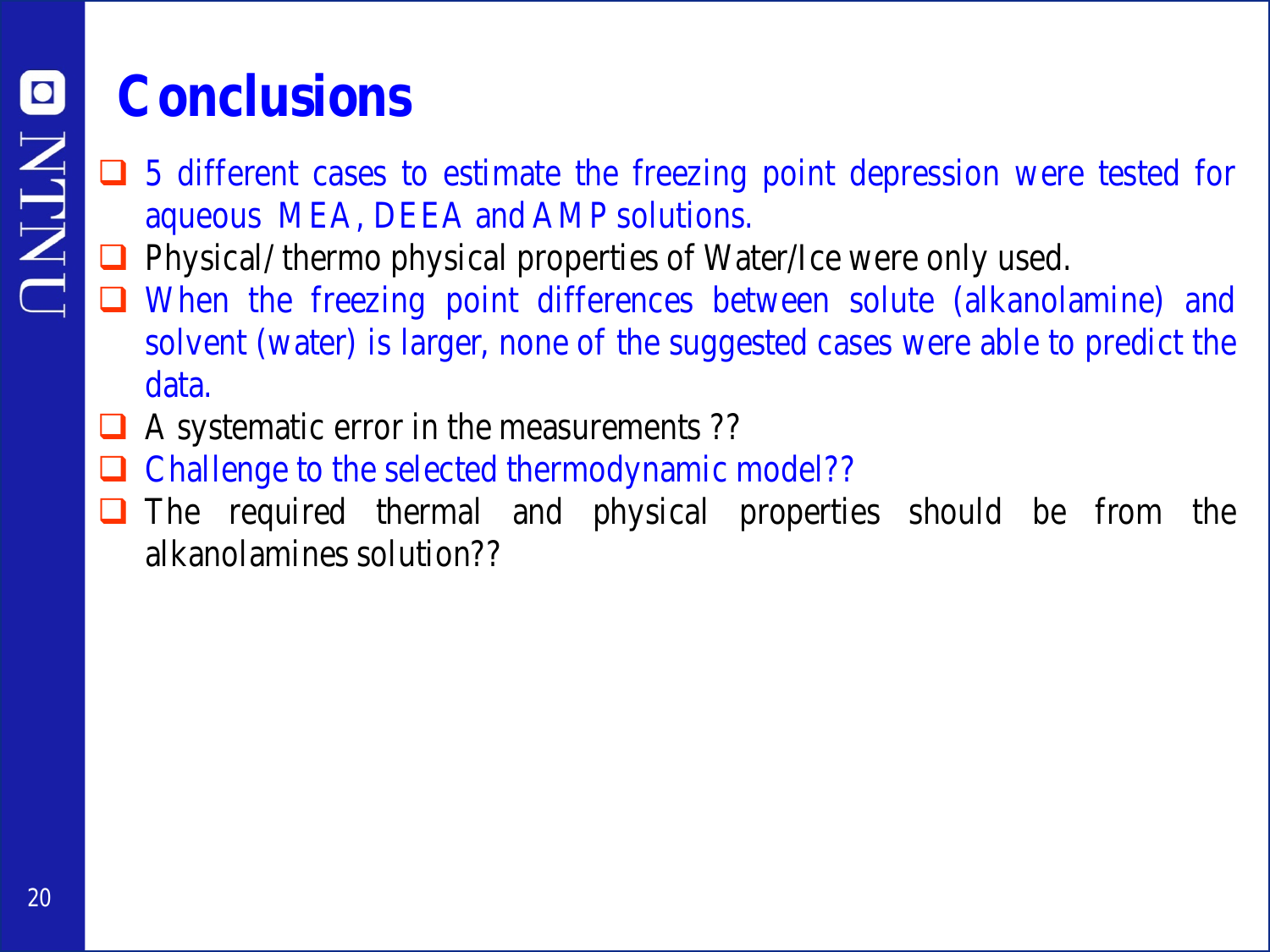# **FutureWork**

 $\Box$  AMP + H<sub>2</sub>O